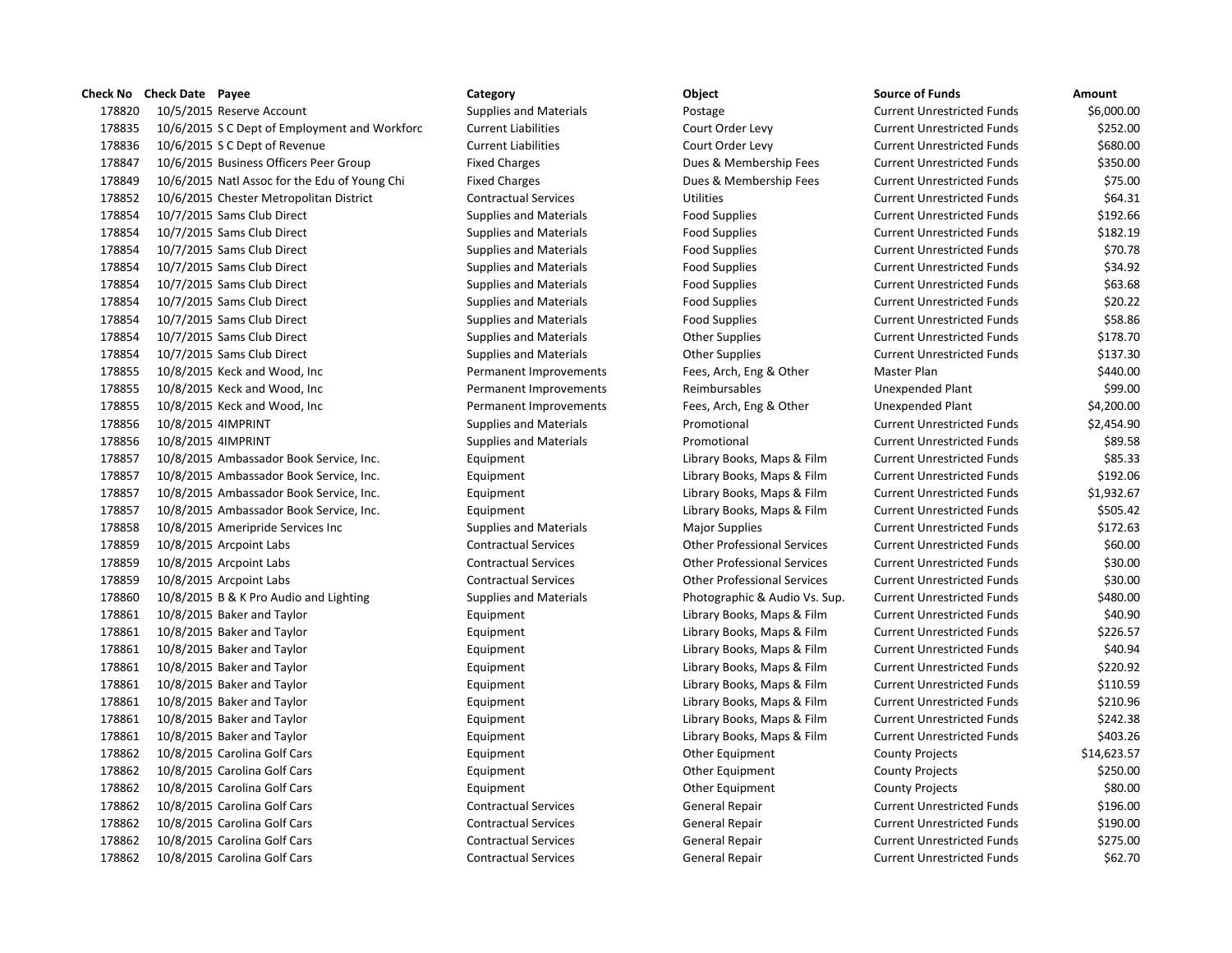# **Check No Check Date Payee Category Category Category Category Check No Check No Check Date Check Date Check Amount**

 10/8/2015 Carolina Golf Cars Contractual Services General Repair Current Unrestricted Funds \$31.09 10/8/2015 Carolina Landscape Supplies Inc. Supplies and Materials Other Supplies County Projects \$1,200.00 10/8/2015 Carolina Landscape Supplies Inc. Supplies and Materials Maintenance Supplies Current Unrestricted Funds \$1,325.00 10/8/2015 Carolina Landscape Supplies Inc. Supplies and Materials Maintenance Supplies Current Unrestricted Funds \$6,000.00 10/8/2015 Carolina Landscape Supplies Inc. Supplies and Materials Maintenance Supplies Current Unrestricted Funds \$1,200.00 178864 10/8/2015 Cdwg Supplies and Materials Current Restricted Funds (\$0.01) Current Restricted Funds (\$0.01) 178864 10/8/2015 Cdwg Supplies and Materials Current Restricted Funds 51,037.96 178864 10/8/2015 Cdwg Supplies and Materials Cher Supplies Current Restricted Funds \$42.16 10/8/2015 Chef's Catering Supplies and Materials Food Supplies Current Unrestricted Funds \$1,939.32 10/8/2015 Chef's Catering Supplies and Materials Food Supplies Current Unrestricted Funds \$1,003.58 10/8/2015 Corn Service Co Contractual Services General Repair Current Unrestricted Funds \$1,351.00 10/8/2015 Cox's Rock Hill Inc Contractual Services Other Professional Services Current Unrestricted Funds \$900.00 10/8/2015 Dade Paper and Bag Co Supplies and Materials Janitorial Supplies Current Unrestricted Funds \$1,966.71 10/8/2015 Education to Go Contractual Services Other Professional Services Current Unrestricted Funds \$195.00 10/8/2015 The Equipment Room Supplies and Materials Clothing Supplies Current Unrestricted Funds \$131.76 10/8/2015 The Equipment Room Supplies and Materials Clothing Supplies Current Unrestricted Funds \$482.76 10/8/2015 The Equipment Room Supplies and Materials Clothing Supplies Current Unrestricted Funds \$161.28 10/8/2015 ESP Associates PA Permanent Improvements Reimbursables Unexpended Plant \$103.50 10/8/2015 ESP Associates PA Permanent Improvements Fees, Arch, Eng & Other Unexpended Plant \$3,955.50 10/8/2015 Fastenal Contractual Services Other Contractual Services Current Unrestricted Funds \$21.46 10/8/2015 Gala Affairs Party Rentals Contractual Services Other Contractual Services Current Unrestricted Funds \$270.18 10/8/2015 Gala Affairs Party Rentals Contractual Services Other Contractual Services Current Unrestricted Funds \$492.20 10/8/2015 Galls, an Aramark Company Supplies and Materials Clothing Supplies Current Unrestricted Funds \$841.85 10/8/2015 Gateway Supply Company Contractual Services General Repair Current Unrestricted Funds \$256.80 10/8/2015 Graybar Electric Co Contractual Services General Repair Current Unrestricted Funds \$110.75 10/8/2015 Iparadigms, Llc Contractual Services Other Professional Services Current Unrestricted Funds \$1,500.00 10/8/2015 Iparadigms, Llc Contractual Services Other Professional Services Current Unrestricted Funds \$15,840.93 178878 10/8/2015 Jacksons Kitchen Supplies and Materials Food Supplies Food Supplies Current Unrestricted Funds \$205.87 10/8/2015 Jacksons Kitchen Supplies and Materials Food Supplies Current Unrestricted Funds \$520.00 10/8/2015 Keck and Wood, Inc Permanent Improvements Fees, Arch, Eng & Other Unexpended Plant \$10,500.00 10/8/2015 Melanie Rowe Catering Supplies and Materials Food Supplies Current Unrestricted Funds \$1,100.00 10/8/2015 Merus Refreshment Services Inc Supplies and Materials Food Supplies Current Unrestricted Funds \$185.91 10/8/2015 Mid-Carolina Ahec, Inc. Contractual Services Other Professional Services Current Unrestricted Funds \$64.00 10/8/2015 Oclc Net Library #774418 Equipment Library Books, Maps & Film Current Unrestricted Funds \$4,789.86 178884 10/8/2015 OSS LLC **Supplies and Materials Current Supplies Current Restricted Funds** \$3,890.00 10/8/2015 OSS LLC Supplies and Materials Education Supplies Current Restricted Funds \$400.00 178884 10/8/2015 OSS LLC **Supplies and Materials** Education Supplies Current Restricted Funds \$195.00 10/8/2015 OSS LLC Supplies and Materials Education Supplies Current Restricted Funds \$3,200.00 178884 10/8/2015 OSS LLC **Supplies and Materials Current Supplies Current Restricted Funds** \$1,269.00 178884 10/8/2015 OSS LLC **Supplies and Materials Current Supplies Current Restricted Funds** \$200.00 10/8/2015 Partnership Among S C Academic Libr Equipment Library Books, Maps & Film Current Unrestricted Funds \$5,404.00 10/8/2015 Partnership Among S C Academic Libr Contractual Services Data Processing Serv Current Unrestricted Funds \$1,078.00 10/8/2015 Scannx Contractual Services Data Processing Serv Current Unrestricted Funds \$525.00 10/8/2015 Scannx Contractual Services Data Processing Serv Current Unrestricted Funds \$525.00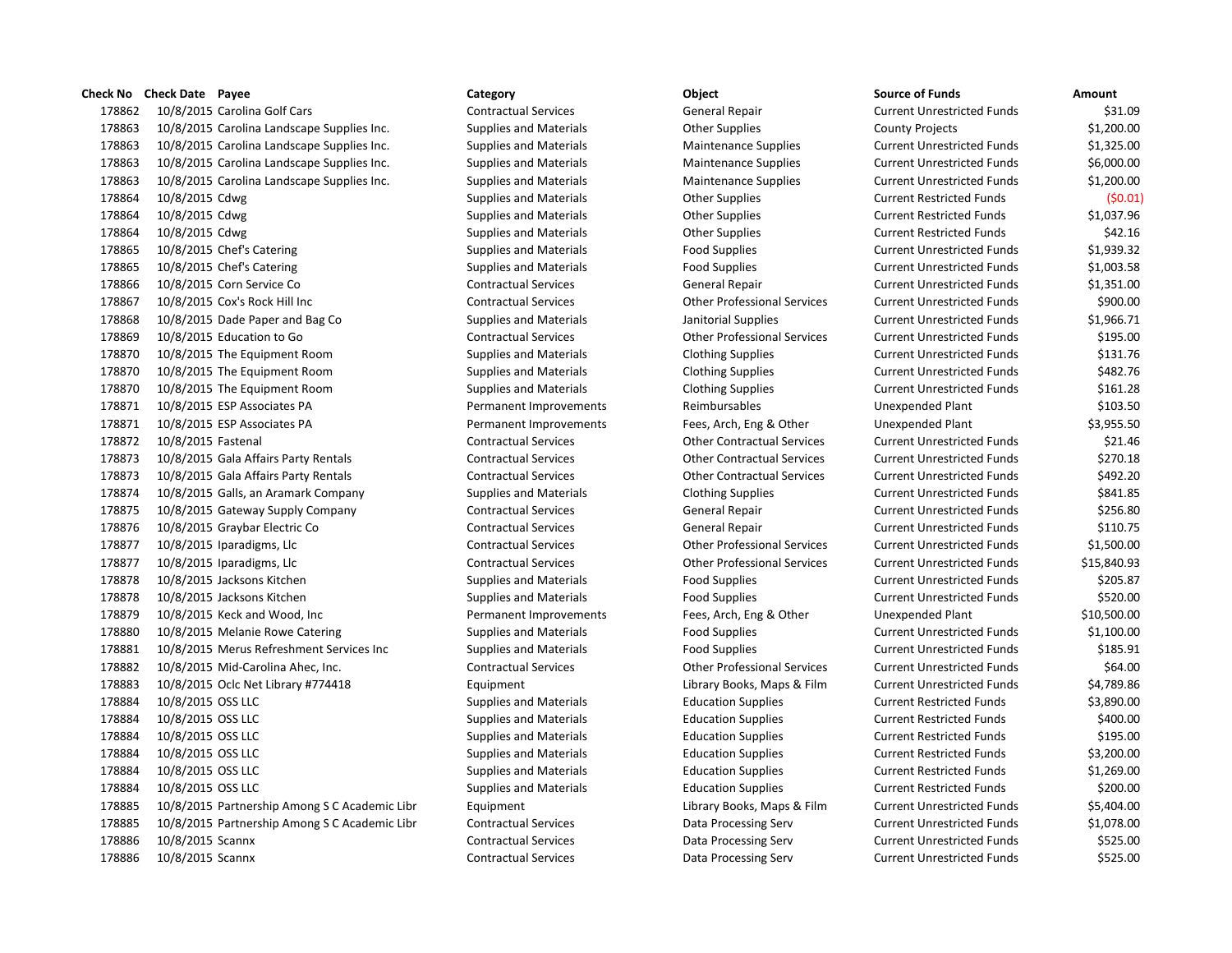|        | Check No Check Date Payee |                                                     | Category                         | Object                             | <b>Source of Funds</b>            | Amount   |
|--------|---------------------------|-----------------------------------------------------|----------------------------------|------------------------------------|-----------------------------------|----------|
| 178886 | 10/8/2015 Scannx          |                                                     | <b>Contractual Services</b>      | Data Processing Serv               | <b>Current Unrestricted Funds</b> | \$66     |
| 178886 | 10/8/2015 Scannx          |                                                     | <b>Contractual Services</b>      | Data Processing Serv               | <b>Current Unrestricted Funds</b> | \$52     |
| 178887 |                           | 10/8/2015 Sign Techniques                           | <b>Contractual Services</b>      | <b>Other Professional Services</b> | <b>Current Unrestricted Funds</b> | \$87     |
| 178888 |                           | 10/8/2015 Snap Surveys, Ltd                         | <b>Contractual Services</b>      | <b>Other Contractual Services</b>  | <b>Current Unrestricted Funds</b> | \$4,50   |
| 178889 | 10/8/2015 Staffmark       |                                                     | <b>Contractual Services</b>      | <b>Other Contractual Services</b>  | <b>Current Unrestricted Funds</b> | \$29     |
| 178889 | 10/8/2015 Staffmark       |                                                     | <b>Contractual Services</b>      | <b>Other Contractual Services</b>  | <b>Current Unrestricted Funds</b> | \$10     |
| 178889 | 10/8/2015 Staffmark       |                                                     | <b>Contractual Services</b>      | <b>Other Contractual Services</b>  | <b>Current Unrestricted Funds</b> | \$23     |
| 178889 | 10/8/2015 Staffmark       |                                                     | <b>Contractual Services</b>      | <b>Other Contractual Services</b>  | <b>Current Unrestricted Funds</b> | \$9      |
| 178889 | 10/8/2015 Staffmark       |                                                     | <b>Contractual Services</b>      | <b>Other Professional Services</b> | <b>Current Unrestricted Funds</b> | \$29     |
| 178889 | 10/8/2015 Staffmark       |                                                     | <b>Contractual Services</b>      | <b>Other Professional Services</b> | <b>Current Unrestricted Funds</b> | \$23     |
| 178889 | 10/8/2015 Staffmark       |                                                     | <b>Contractual Services</b>      | <b>Other Contractual Services</b>  | <b>Current Unrestricted Funds</b> | \$50     |
| 178889 | 10/8/2015 Staffmark       |                                                     | <b>Contractual Services</b>      | <b>Other Contractual Services</b>  | <b>Current Unrestricted Funds</b> | \$50     |
| 178890 |                           | 10/8/2015 TEAM Mechanical, LLC                      | <b>Contractual Services</b>      | <b>Other Professional Services</b> | <b>Current Unrestricted Funds</b> | \$22     |
| 178891 |                           | 10/8/2015 Unifirst Corporation                      | <b>Contractual Services</b>      | <b>Other Professional Services</b> | <b>Current Unrestricted Funds</b> | \$8      |
| 178892 |                           | 10/8/2015 Watson Label Products                     | <b>Supplies and Materials</b>    | <b>Education Supplies</b>          | <b>Current Unrestricted Funds</b> | \$71     |
| 178892 |                           | 10/8/2015 Watson Label Products                     | <b>Supplies and Materials</b>    | <b>Education Supplies</b>          | <b>Current Unrestricted Funds</b> | \$2      |
| 178893 | 10/8/2015 West Group      |                                                     | Equipment                        | Library Books, Maps & Film         | <b>Current Unrestricted Funds</b> | \$55     |
| 178893 | 10/8/2015 West Group      |                                                     | Equipment                        | Library Books, Maps & Film         | <b>Current Unrestricted Funds</b> | \$76     |
| 178894 |                           | 10/8/2015 World Design Marketing                    | <b>Contractual Services</b>      | <b>Other Professional Services</b> | <b>Current Unrestricted Funds</b> | \$6,48   |
| 178894 |                           | 10/8/2015 World Design Marketing                    | <b>Contractual Services</b>      | <b>Other Professional Services</b> | <b>Current Unrestricted Funds</b> | \$76     |
| 178895 |                           | 10/8/2015 Office of Insurance Services              | <b>Current Liabilities</b>       | <b>State Dental Employee</b>       | <b>Current Unrestricted Funds</b> | \$4,97   |
| 178895 |                           | 10/8/2015 Office of Insurance Services              | <b>Current Liabilities</b>       | <b>Tobacco Surcharge</b>           | <b>Current Unrestricted Funds</b> | \$94     |
| 178895 |                           | 10/8/2015 Office of Insurance Services              | <b>Current Liabilities</b>       | State Insurance Employee           | <b>Current Unrestricted Funds</b> | \$177,06 |
| 178895 |                           | 10/8/2015 Office of Insurance Services              | <b>Current Liabilities</b>       | State Opt Life                     | <b>Current Unrestricted Funds</b> | \$5,39   |
| 178895 |                           | 10/8/2015 Office of Insurance Services              | <b>Current Liabilities</b>       | Dep Life Insurance                 | <b>Current Unrestricted Funds</b> | \$9      |
| 178895 |                           | 10/8/2015 Office of Insurance Services              | <b>Current Liabilities</b>       | Supp Long Term Disability          | <b>Current Unrestricted Funds</b> | \$1,89   |
| 178895 |                           | 10/8/2015 Office of Insurance Services              | <b>Current Liabilities</b>       | Dental Plus Employee               | <b>Current Unrestricted Funds</b> | \$4,65   |
| 178895 |                           | 10/8/2015 Office of Insurance Services              | <b>Current Liabilities</b>       | State Vison Plan                   | <b>Current Unrestricted Funds</b> | \$1,98   |
| 178896 |                           | 10/8/2015 Sams Club Direct                          | <b>Supplies and Materials</b>    | <b>Food Supplies</b>               | <b>Current Unrestricted Funds</b> | \$3      |
| 178900 |                           | 10/9/2015 Umkc Academic Support and Mentoring       | Travel                           | Out of State Registration Fees     | <b>Current Unrestricted Funds</b> | \$83     |
| 178902 |                           | 10/9/2015 S C Law Enforcement Officers' Assoc       | <b>Contractual Services</b>      | <b>Registration Fee</b>            | <b>Current Unrestricted Funds</b> | \$10     |
| 178903 |                           | 10/9/2015 Surveillance, Resources, and Invest       | Op Revenue - Other Current Unres | SRI                                | <b>Current Unrestricted Funds</b> | \$49     |
| 178903 |                           | 10/9/2015 Surveillance, Resources, and Invest       | Op Revenue - Other Current Unres | SRI                                | <b>Current Unrestricted Funds</b> | \$5      |
| 178903 |                           | 10/9/2015 Surveillance, Resources, and Invest       | Op Revenue - Other Current Unres | SRI                                | <b>Current Unrestricted Funds</b> | \$10     |
| 178903 |                           | 10/9/2015 Surveillance, Resources, and Invest       | Op Revenue - Other Current Unres | SRI                                | <b>Current Unrestricted Funds</b> | \$5      |
| 178904 |                           | 10/9/2015 Surveillance, Resources, and Invest       | <b>Contractual Services</b>      | <b>Other Professional Services</b> | <b>Current Unrestricted Funds</b> | \$1,85   |
| 178906 |                           | 10/12/2015 Assessment Technologies Institute        | Op Revenue - Other Current Unres | ATI                                | <b>Current Unrestricted Funds</b> | \$8,97   |
| 178906 |                           | 10/12/2015 Assessment Technologies Institute        | Op Revenue - Other Current Unres | ATI                                | <b>Current Unrestricted Funds</b> | \$2,30   |
|        |                           | 178906 10/12/2015 Assessment Technologies Institute | Op Revenue - Other Current Unres | ATI                                | <b>Current Unrestricted Funds</b> | \$2,18   |
|        |                           | 178907 10/12/2015 Chester Rental Uniform            | <b>Current Liabilities</b>       | Uniform                            | <b>Current Unrestricted Funds</b> |          |
|        |                           | 178907 10/12/2015 Chester Rental Uniform            | <b>Current Liabilities</b>       | Uniform                            | <b>Current Unrestricted Funds</b> |          |
|        |                           | 178907 10/12/2015 Chester Rental Uniform            | <b>Current Liabilities</b>       | Uniform                            | <b>Current Unrestricted Funds</b> |          |
|        |                           | 178907 10/12/2015 Chester Rental Uniform            | <b>Current Liabilities</b>       | Uniform                            | <b>Current Unrestricted Funds</b> |          |
|        |                           | 178907 10/12/2015 Chester Rental Uniform            | <b>Supplies and Materials</b>    | <b>Clothing Supplies</b>           | <b>Current Unrestricted Funds</b> |          |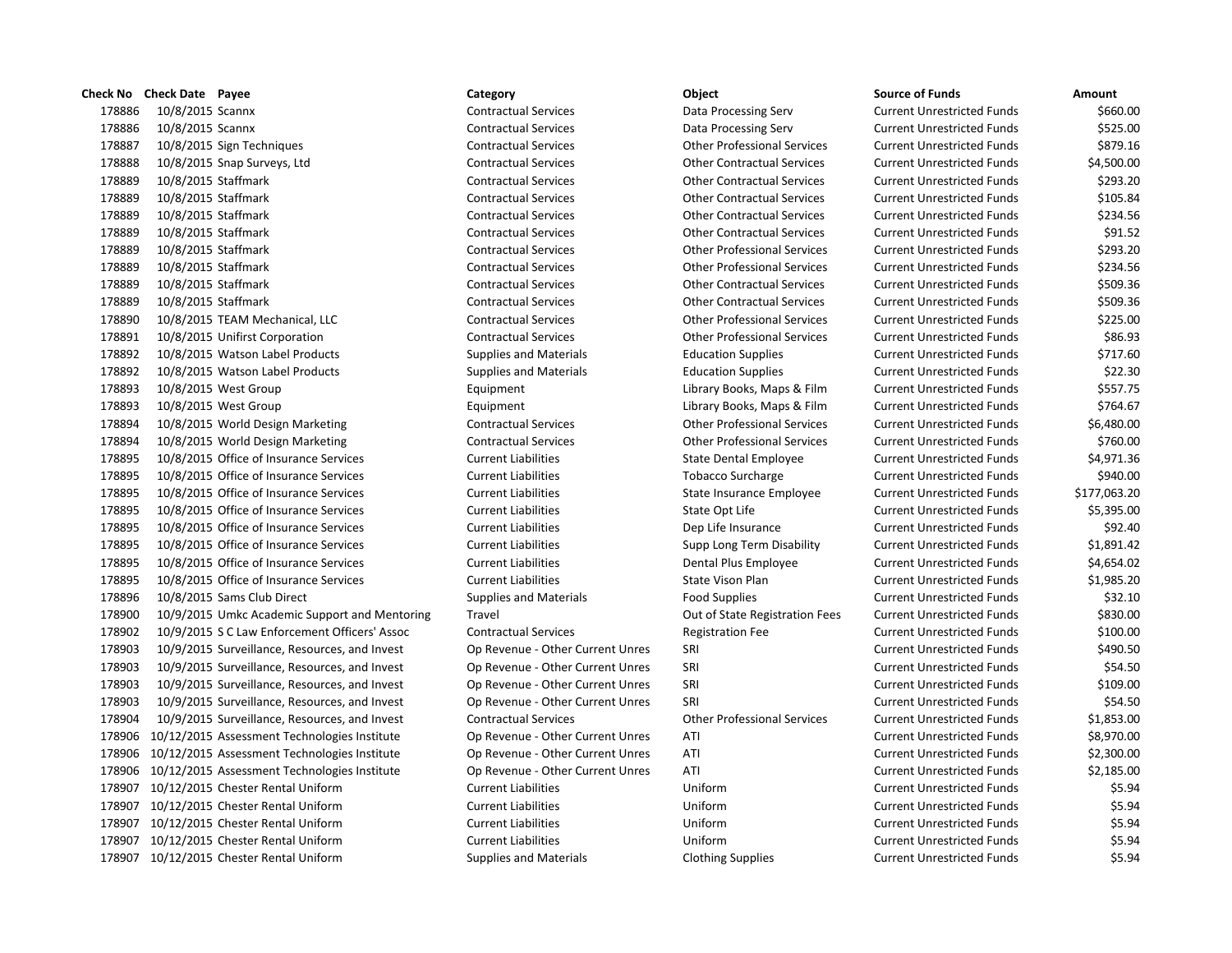## **Check No Check Date Payee Category Object Source of Funds Amount**

 10/12/2015 Chester Rental Uniform Supplies and Materials Clothing Supplies Current Unrestricted Funds \$5.94 10/12/2015 Chester Rental Uniform Supplies and Materials Clothing Supplies Current Unrestricted Funds \$5.94 10/12/2015 Chester Rental Uniform Supplies and Materials Clothing Supplies Current Unrestricted Funds \$5.94 10/12/2015 Department of Administration Contractual Services Education & Training Serv Current Unrestricted Funds \$540.00 10/12/2015 Division of Insurance Services Fixed Charges Insurance Non-State Current Unrestricted Funds \$101.43 10/12/2015 Sysco Food Services of Charlotte Ll Supplies and Materials Food Supplies Current Unrestricted Funds \$1,198.74 10/12/2015 Sysco Food Services of Charlotte Ll Supplies and Materials Food Supplies Current Unrestricted Funds \$1,013.97 10/12/2015 Sysco Food Services of Charlotte Ll Supplies and Materials Food Supplies Current Unrestricted Funds \$1,315.48 10/12/2015 Sysco Food Services of Charlotte Ll Supplies and Materials Food Supplies Current Unrestricted Funds \$1,283.55 10/12/2015 Sysco Food Services of Charlotte Ll Supplies and Materials Food Supplies Current Unrestricted Funds \$60.10 10/12/2015 Sysco Food Services of Charlotte Ll Supplies and Materials Food Supplies Current Unrestricted Funds \$1,135.09 178912 10/12/2015 York Technical College Foundation Fixed Charges Rent Non State Current Unrestricted Funds \$1,666.66 178912 10/12/2015 York Technical College Foundation Fixed Charges Rent Non State Current Unrestricted Funds \$1,607.53 178912 10/12/2015 York Technical College Foundation Fixed Charges Rent Non State Current Unrestricted Funds \$3,082.37 178913 10/12/2015 Cherry Tree, LLC **Fixed Charges** Fixed Charges Rent Non State Current Unrestricted Funds \$8,532.50 10/14/2015 Ambassador Book Service, Inc. Equipment Library Books, Maps & Film Current Unrestricted Funds \$2,743.71 10/14/2015 Ambassador Book Service, Inc. Equipment Library Books, Maps & Film Current Unrestricted Funds \$762.02 10/14/2015 Ambassador Book Service, Inc. Equipment Library Books, Maps & Film Current Unrestricted Funds \$1,478.43 10/14/2015 Atlanta Dental Supply Contractual Services General Repair Current Unrestricted Funds \$33.14 10/14/2015 Atlanta Dental Supply Contractual Services General Repair Current Unrestricted Funds \$1,293.39 10/14/2015 Atlanta Dental Supply Contractual Services General Repair Current Unrestricted Funds \$608.00 10/14/2015 Atlanta Dental Supply Contractual Services General Repair Current Unrestricted Funds \$228.00 10/14/2015 Davis & Floyd, Inc. Permanent Improvements Fees, Arch, Eng & Other Unexpended Plant \$8,807.00 10/14/2015 Davis & Floyd, Inc. Permanent Improvements Reimbursables Unexpended Plant \$1,071.31 178921 10/14/2015 Herald Publishing Contractual Services Advertising Current Unrestricted Funds \$7,364.32 10/14/2015 Keck and Wood, Inc Permanent Improvements Reimbursables County Projects \$433.43 10/14/2015 Keck and Wood, Inc Permanent Improvements Fees, Arch, Eng & Other County Projects \$4,960.00 10/14/2015 Love Security Services Inc Contractual Services Other Contractual Services Current Unrestricted Funds \$421.20 10/14/2015 Love Security Services Inc Contractual Services Other Contractual Services Current Unrestricted Funds \$561.60 10/14/2015 P B Appleton Customer Care Serv Supplies and Materials Postage Current Unrestricted Funds \$160.50 10/14/2015 Unified Av Systems Equipment Non Capitalized Equipment Unexpended Plant \$74,569.10 10/14/2015 Unified Av Systems Equipment Non Capitalized Equipment Unexpended Plant \$2,213.38 10/14/2015 Unified Av Systems Equipment Non Capitalized Equipment Unexpended Plant \$1,535.00 10/14/2015 Unified Av Systems Equipment Non Capitalized Equipment Unexpended Plant (\$0.01) 10/14/2015 Xerox Corporation Contractual Services Printing Current Unrestricted Funds \$7,227.61 10/14/2015 Xerox Corporation Contractual Services Printing Current Unrestricted Funds \$7,631.36 10/14/2015 Xerox Corporation Contractual Services Printing Current Unrestricted Funds \$7,705.36 178932 10/14/2015 City Club of Rock Hill **Fixed Charges** Fixed Charges Dues & Membership Fees Current Unrestricted Funds \$33.33 10/14/2015 Rock Hill Economic Development Corp Supplies and Materials Other Supplies Current Unrestricted Funds \$20.00 10/14/2015 Rock Hill Economic Development Corp Supplies and Materials Other Supplies Current Unrestricted Funds \$20.00 10/14/2015 Rock Hill Economic Development Corp Supplies and Materials Other Supplies Current Unrestricted Funds \$20.00 10/14/2015 Rock Hill Economic Development Corp Supplies and Materials Other Supplies Current Unrestricted Funds \$20.00 10/14/2015 Rock Hill Economic Development Corp Supplies and Materials Other Supplies Current Unrestricted Funds \$20.00 10/14/2015 Rock Hill Economic Development Corp Supplies and Materials Other Supplies Current Unrestricted Funds \$20.00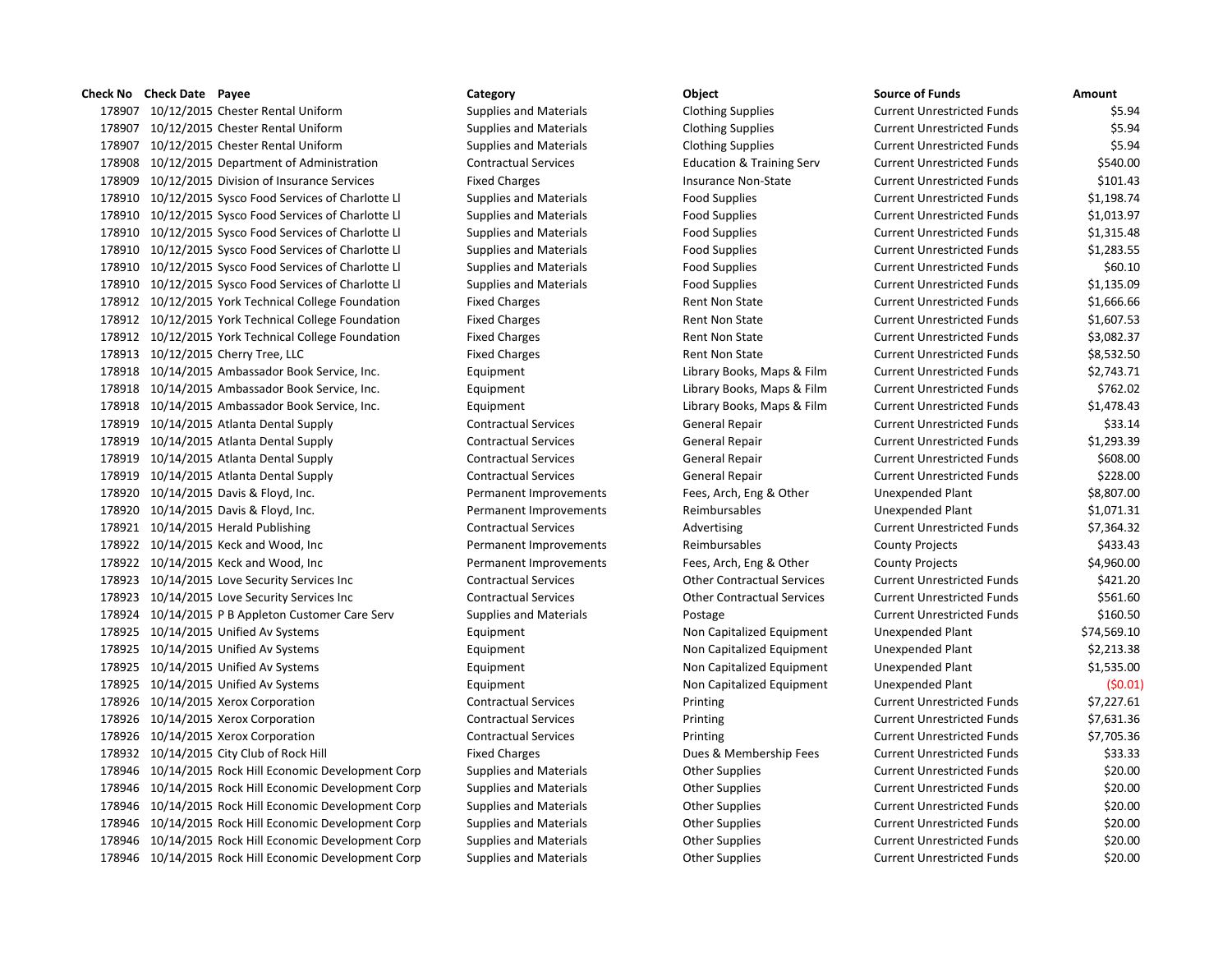178946 10/14/2015 Rock Hill Economic Development Corp Supplies and Materials Other Supplies Current Unrestricted Funds \$20.00 178948 10/19/2015 Petty Cash Supplies and Materials Food Supplies Current Unrestricted Funds \$12.05 178948 10/19/2015 Petty Cash Supplies and Materials Education Supplies Current Unrestricted Funds \$24.92 178948 10/19/2015 Petty Cash Supplies and Materials Food Supplies Current Unrestricted Funds \$14.97 178948 10/19/2015 Petty Cash Supplies and Materials Food Supplies Current Unrestricted Funds \$9.98 178948 10/19/2015 Petty Cash Supplies and Materials Current Unrestricted Funds States States States and Materials Current Unrestricted Funds States States States States States States States and Materials Current Unrestrict 178948 10/19/2015 Petty Cash Supplies and Materials Education Supplies Current Unrestricted Funds \$21.57 178948 10/19/2015 Petty Cash Supplies and Materials Education Supplies Current Unrestricted Funds \$97.65 178950 10/20/2015 Bank of America **Current Liabilities** Current Liabilities A/P Bank of America Current Unrestricted Funds \$209,515.62 178951 10/20/2015 Chester Downtown Development Assoc Contractual Services Other Professional Services Current Unrestricted Funds \$35.00 178952 10/20/2015 Chester Metropolitan District Contractual Services Utilities Current Unrestricted Funds \$87.91 178952 10/20/2015 Chester Metropolitan District Contractual Services Utilities Current Unrestricted Funds \$333.62 178953 10/20/2015 The Hartford Fixed Charges Insurance Non-State Current Unrestricted Funds \$7,168.00 178956 10/20/2015 S C Council of Deans and Dir of Nur Fixed Charges Dues & Membership Fees Current Unrestricted Funds \$75.00 178957 10/22/2015 SHUTTERSTOCK, INC Current Assets Prepaid Expenses Current Unrestricted Funds \$2,388.00 178958 10/22/2015 Careeramerica Current Assets Prepaid Expenses Current Unrestricted Funds \$3,250.00 178959 10/22/2015 American Airlines, Inc. The Case of Travel Current Unrestricted Funds and the S2.368.20 10/22 178959 10/22/2015 American Airlines, Inc. The Case of Travel Current Unrestricted Funds and the S2.368.20 16.2015 S2.368.20 178959 10/22/2015 American Airlines, Inc. Travel Travel Current Current Unrestricted Funds \$295.70 178959 10/22/2015 American Airlines, Inc. Travel Travel Current Current Unrestricted Funds 5418.70 178959 10/22/2015 American Airlines, Inc. Travel Travel Current Current Unrestricted Funds \$258.70 178959 10/22/2015 American Airlines, Inc. The Case of Travel Current Unrestricted Funds and Support of State Air Trans Current Unrestricted Funds \$497.20 178963 10/22/2015 National Association of Campus Safe Fixed Charges Dues & Membership Fees Current Unrestricted Funds \$75.00 178964 10/22/2015 Peoples First Insurance Fixed Charges Fixed Charges Insurance Non-State Current Unrestricted Funds \$10,402.84 178965 10/22/2015 Sysco Food Services of Charlotte Ll Supplies and Materials Food Supplies Current Unrestricted Funds \$1,054.10 178966 10/22/2015 Act Compass/Esl Course Placement Se Contractual Services Other Professional Services Current Unrestricted Funds \$13.00 178966 10/22/2015 Act Compass/Esl Course Placement Se Contractual Services Other Professional Services Current Unrestricted Funds \$168.30 178967 10/22/2015 Adams Outdoor Advertising of Nc Contractual Services Advertising Current Unrestricted Funds \$1,650.00 178968 10/22/2015 Ambassador Book Service, Inc. Equipment Library Books, Maps & Film Current Unrestricted Funds \$51.10 178968 10/22/2015 Ambassador Book Service, Inc. Equipment Library Books, Maps & Film Current Unrestricted Funds \$1,100.24 178968 10/22/2015 Ambassador Book Service, Inc. Equipment Library Books, Maps & Film Current Unrestricted Funds \$246.48 178968 10/22/2015 Ambassador Book Service, Inc. Equipment Library Books, Maps & Film Current Unrestricted Funds \$571.98 178969 10/22/2015 Ameripride Services Inc Supplies and Materials Major Supplies Magior Supplies Current Unrestricted Funds \$290.59 178970 10/22/2015 Anderson Stamp and Engraving Supplies and Materials Other Supplies Current Unrestricted Funds \$69.97 178971 10/22/2015 Arcpoint Labs Contractual Services Other Professional Services Current Unrestricted Funds \$30.00 178972 10/22/2015 Baker and Taylor Chronic Library Books, Maps & Film Current Unrestricted Funds \$132.52 178972 10/22/2015 Baker and Taylor Carries And Taylor Equipment Library Books, Maps & Film Current Unrestricted Funds \$35.93 178972 10/22/2015 Baker and Taylor Equipment Library Books, Maps & Film Current Unrestricted Funds \$217.78 178972 10/22/2015 Baker and Taylor Carries Counter Equipment Library Books, Maps & Film Current Unrestricted Funds \$377.11 178972 10/22/2015 Baker and Taylor Chronic Equipment Equipment Library Books, Maps & Film Current Unrestricted Funds \$115.68 178973 10/22/2015 Canon Solutions America Inc Fixed Charges Fixed Charges Rental Other Current Unrestricted Funds \$93.45 178973 10/22/2015 Canon Solutions America Inc Fixed Charges Leased To Own Equip Current Unrestricted Funds \$1,610.43 178974 10/22/2015 Caretaker Management Service Inc Contractual Services Other Professional Services Current Unrestricted Funds \$950.00 178974 10/22/2015 Caretaker Management Service Inc Contractual Services Other Professional Services Current Unrestricted Funds \$400.00

**Check No Check Date Payee Category Object Source of Funds Amount**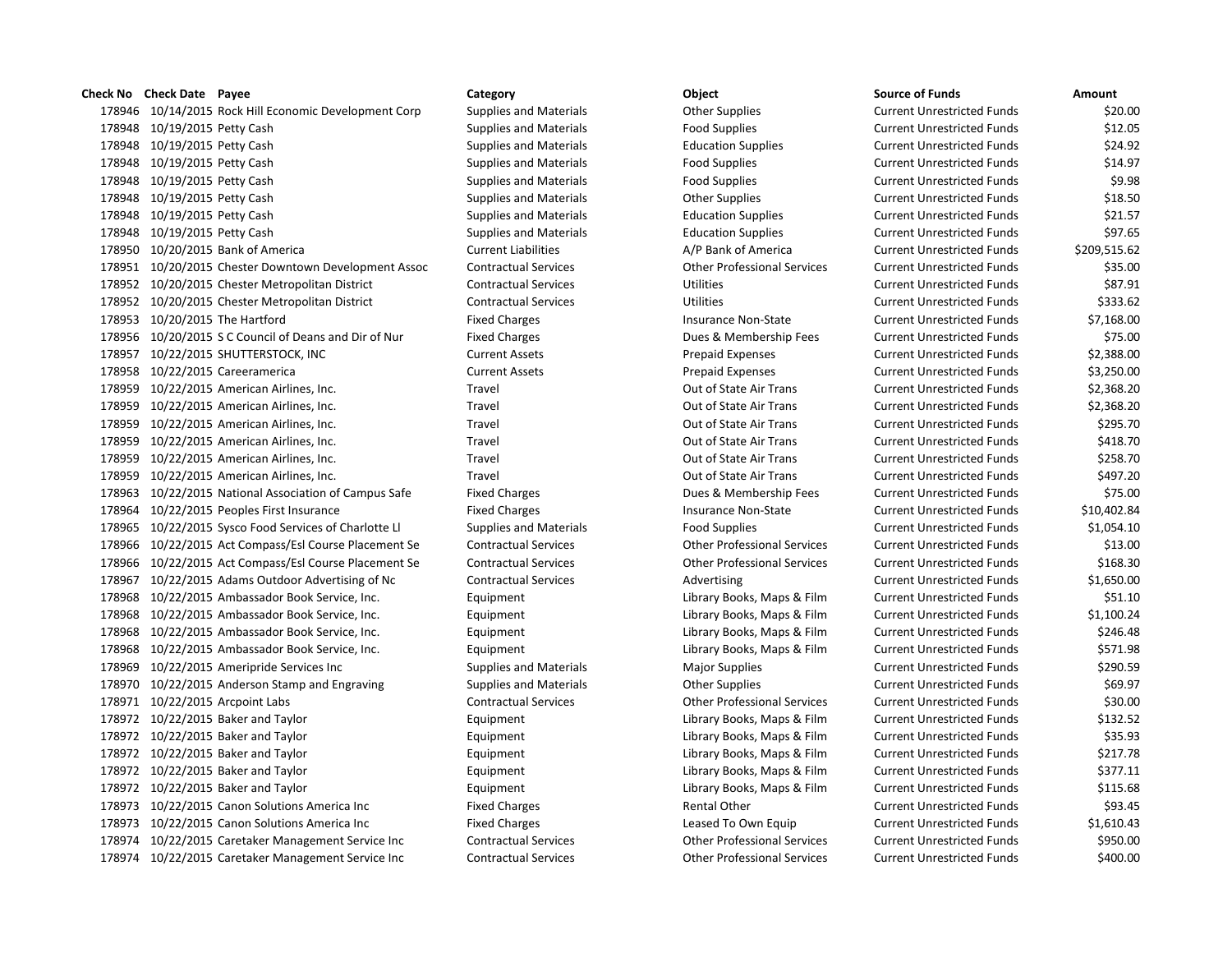10/22/2015 Caretaker Management Service Inc Contractual Services Other Contractual Services Current Unrestricted Funds \$1,205.00 178975 10/22/2015 Chef's Catering The Supplies and Materials Food Supplies Food Supplies Current Unrestricted Funds \$123.74 178975 10/22/2015 Chef's Catering The Supplies and Materials Food Supplies Food Supplies Current Unrestricted Funds \$705.94 178975 10/22/2015 Chef's Catering The Supplies and Materials Food Supplies Food Supplies Current Unrestricted Funds \$592.66 178975 10/22/2015 Chef's Catering The Supplies and Materials Food Supplies Food Supplies Current Unrestricted Funds \$734.23 178975 10/22/2015 Chef's Catering The Supplies and Materials Food Supplies Food Supplies Current Unrestricted Funds \$777.75 178976 10/22/2015 Chronicle of Higher Education Contractual Services Advertising Current Unrestricted Funds \$2,565.00 178976 10/22/2015 Chronicle of Higher Education Contractual Services Advertising Current Unrestricted Funds \$2,397.00 10/22/2015 City Electric Accounts - Sc Contractual Services General Repair Current Unrestricted Funds \$270.35 10/22/2015 Clean Air America Contractual Services General Repair Current Unrestricted Funds \$7,659.68 10/22/2015 Clean Air America Contractual Services General Repair Current Unrestricted Funds \$662.93 10/22/2015 Country Boy Landscaping, Inc Permanent Improvements Other Permanent Imp Unexpended Plant \$3,250.00 10/22/2015 Country Boy Landscaping, Inc Permanent Improvements Other Permanent Imp Unexpended Plant \$6,220.00 10/22/2015 Eastern Refrigeration Service, Inc Contractual Services Other Professional Services Current Unrestricted Funds \$600.96 10/22/2015 Education to Go Contractual Services Other Professional Services Current Unrestricted Funds \$390.00 10/22/2015 Education to Go Contractual Services Other Professional Services Current Unrestricted Funds \$845.00 10/22/2015 Education to Go Contractual Services Other Professional Services Current Unrestricted Funds \$2.25 10/22/2015 Education to Go Contractual Services Other Professional Services Current Unrestricted Funds \$65.00 10/22/2015 Education to Go Contractual Services Other Professional Services Current Unrestricted Funds \$27.00 10/22/2015 Education to Go Contractual Services Other Professional Services Current Unrestricted Funds (\$65.00) 10/22/2015 Elevator Inspection Llc Contractual Services Other Professional Services Current Unrestricted Funds \$310.00 10/22/2015 Ellucian Inc Contractual Services Other Professional Services Current Unrestricted Funds \$745.50 10/22/2015 Ellucian Inc Contractual Services Other Professional Services Current Unrestricted Funds \$213.00 10/22/2015 Ellucian Inc Contractual Services Other Professional Services Current Unrestricted Funds \$4,400.00 10/22/2015 Ellucian Inc Contractual Services Other Professional Services Current Unrestricted Funds \$34.21 10/22/2015 Ellucian Inc Contractual Services Other Professional Services Current Unrestricted Funds \$852.00 10/22/2015 Ellucian Inc Contractual Services Other Professional Services Current Unrestricted Funds \$1,050.00 10/22/2015 Fortune Academy Inc Contractual Services Other Professional Services Current Unrestricted Funds \$9,990.50 10/22/2015 Fortune Academy Inc Contractual Services Other Professional Services Current Unrestricted Funds \$2,411.50 10/22/2015 Fortune Academy Inc Contractual Services Other Professional Services Current Unrestricted Funds \$1,991.70 10/22/2015 Granite Contracting, LLC Permanent Improvements Other Permanent Imp Unexpended Plant \$274,020.83 10/22/2015 Graybar Electric Co Contractual Services General Repair Current Unrestricted Funds (\$0.01) 10/22/2015 Graybar Electric Co Contractual Services General Repair Current Unrestricted Funds \$138.03 10/22/2015 Graybar Electric Co Contractual Services General Repair Current Unrestricted Funds \$176.10 10/22/2015 Graybar Electric Co Contractual Services General Repair Current Unrestricted Funds \$139.64 178986 10/22/2015 Graybar Electric Co Contractual Services General Repair Current Unrestricted Funds \$386.31 10/22/2015 Graybar Electric Co Contractual Services General Repair Current Unrestricted Funds \$2,166.24 178986 10/22/2015 Graybar Electric Co Contractual Services General Repair Current Unrestricted Funds \$175.95 10/22/2015 Graybar Electric Co Contractual Services General Repair Current Unrestricted Funds \$89.70 10/22/2015 Graybar Electric Co Contractual Services General Repair Current Unrestricted Funds \$56.28 178987 10/22/2015 Herald Publishing Contractual Services Advertising Current Unrestricted Funds \$168.48 178988 10/22/2015 Higheredjobs.Com Contractual Services Advertising Current Unrestricted Funds \$3,375.00 10/22/2015 Honey Baked Ham Company Supplies and Materials Food Supplies Current Unrestricted Funds \$184.48 10/22/2015 Honey Baked Ham Company Supplies and Materials Food Supplies Current Unrestricted Funds \$48.15

# **Check No Check Date Payee Category Object Source of Funds Amount**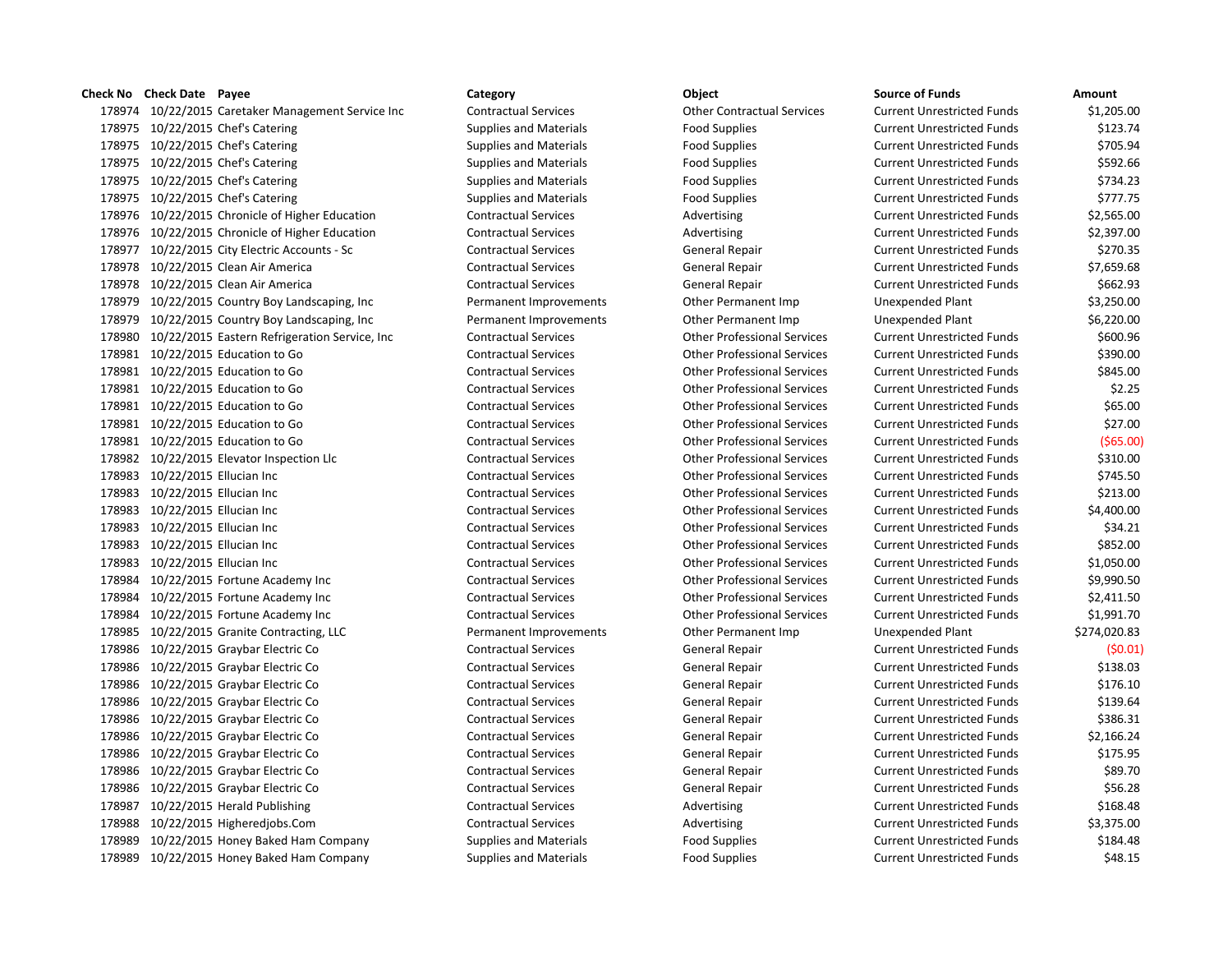# **Check No Check Date Payee Category Category Category Check No Check Date Constant Constant Constant Constant Constant Constant Constant Constant Constant Constant Constant Constant Constant Constant Consta**

178989 10/22/2015 Honey Baked Ham Company Supplies and Materials Food Supplies Food Supplies 178989 10/22/2015 Honey Baked Ham Company Supplies and Materials Food Supplies Food Supplies 178990 10/22/2015 Infobase Learning The Equipment Library Books, Maps & Film Current Current Current Equipment 178990 10/22/2015 Infobase Learning The Equipment Library Books, Maps & Film Current Current Library Books, Maps & Film 178991 10/22/2015 Interior Plantscapes Llc Contractual Services Current University Other Professional Services Cu 178992 10/22/2015 Jacksons Kitchen Supplies and Materials Food Supplies Food Supplies Current Current Current Cu 178992 10/22/2015 Jacksons Kitchen Supplies and Materials Food Supplies Food Supplies Cu 178993 10/22/2015 YTC Employee Supplies and Materials Maintenance Supplies Supplies Current Current Current Cu 178993 10/22/2015 YTC Employee Supplies and Materials Maintenance Supplies Supplies Current Current Current Cu 178993 10/22/2015 YTC Employee Supplies and Materials Maintenance Supplies Supplies Current Current Current Cu 178993 10/22/2015 YTC Employee **Permanent Improvements** Other Permanent Imp Uncomputer Section American Section A 178994 10/22/2015 Love Security Services Inc Contractual Services Current Contractual Services Current Current Cu 178995 10/22/2015 Lowes Home Centers Current Contractual Services General Repair Current Current Cu 178995 10/22/2015 Lowes Home Centers Current Current Contractual Services General Repair Current Unrestricted Funds \$3 178996 10/22/2015 Melanie Rowe Catering Supplies and Materials Food Supplies Food Supplies Cu 178996 10/22/2015 Melanie Rowe Catering Supplies and Materials Food Supplies Food Supplies Current Cu 178996 10/22/2015 Melanie Rowe Catering Supplies and Materials Food Supplies Food Supplies Current Cu 178996 10/22/2015 Melanie Rowe Catering Supplies and Materials Food Supplies **Food Supplies** Current Current Curre 178997 10/22/2015 Mometrix Media LLC Contractual Services Data Processing Serv Current Current Current Current Cu 178998 10/22/2015 Oakes Appliance and Refrigeration L Contractual Services Other Professional Services Cu 178999 10/22/2015 OSS LLC **Supplies and Materials** Education Supplies **Current Restricted Funds & 4,530.84** Cu 178999 10/22/2015 OSS LLC Supplies and Materials Education Supplies Current Restricted Funds \$977.48 179000 10/22/2015 Our Three Sons Broadcasting Current Contractual Services Advertising Current Current Current Cu 179001 10/22/2015 Palmetto Tire and Service Contractual Services General Repair Current Repair Current Current Cu 179002 10/22/2015 Panera Llc Supplies and Materials Food Supplies Food Supplies Cu 179002 10/22/2015 Panera Llc Supplies and Materials Food Supplies Food Supplies Current Unrestricted Funds \$186.32 179002 10/22/2015 Panera Llc Supplies and Materials Food Supplies **Food Supplies** Current Current Cu 179002 10/22/2015 Panera Llc Supplies and Materials Food Supplies **Food Supplies** Cu 179003 10/22/2015 Phillips Staffing Contractual Services Current Unrestricted Funds & Current Unrestricted Funds \$3,000 Contractual Services Current Unrestricted Funds \$3,000 Current Unrestricted Funds \$3,000 Current Punch 179004 10/22/2015 Quality Cleaning Janitorial Service Contractual Services Current Current Current Current Cu 179005 10/22/2015 Quick Fuel Supplies and Materials Fuel Fuel Fuel Current Current Current Current Cu 179006 10/22/2015 Rci of Sc Inc **Permanent Improvements** Fees, Arch, Eng & Other Unexpended Plant & Respendent & Respendent & Respectively. 179006 10/22/2015 Rci of Sc Inc No. 2010 10:00 Permanent Improvements Reimbursables Unexpendent St Inc. 2010 179007 10/22/2015 Record Storage Systems Contractual Services Data Processing Serv Cu 179008 10/22/2015 Robroy Energy System Inc Contractual Services Current Contractual Services Current Professional Services Cu 179009 10/22/2015 Rock Hill Truck & Trailer & Sales, Contractual Services Motor Vehicle Repair Current Current Cu 179010 10/22/2015 Rydin Sign & Decal Supplies and Materials Other Supplies Current Current Current Cu 179010 10/22/2015 Rydin Sign & Decal Supplies and Materials Other Supplies Current Current Current Cu 179011 10/22/2015 Staffmark Contractual Services Current Contractual Services Current Unrestricted Funds \$203.201 179011 10/22/2015 Staffmark Current Current Contractual Services Current University Other Professional Services Cu 179011 10/22/2015 Staffmark Contractual Services Current Contractual Services Current Current Current Current Cu 179011 10/22/2015 Staffmark Contractual Services Current Contractual Services Current University Contractual Services Cu 179012 10/22/2015 Stericycle Inc Contractual Services Current Contractual Services Current Unrestricted Funds \$15.75 179012 10/22/2015 Stericycle Inc Contractual Services Current Current Other Professional Services Cu

| ource of Funds            | Amount     |
|---------------------------|------------|
| urrent Unrestricted Funds | \$211.38   |
| urrent Unrestricted Funds | \$128.25   |
| urrent Unrestricted Funds | \$5,077.48 |
| urrent Unrestricted Funds | \$1,450.58 |
| urrent Unrestricted Funds | \$305.00   |
| urrent Unrestricted Funds | \$943.50   |
| urrent Unrestricted Funds | \$265.87   |
| urrent Unrestricted Funds | \$178.65   |
| urrent Unrestricted Funds | \$121.26   |
| urrent Unrestricted Funds | \$40.90    |
| nexpended Plant           | \$4,956.00 |
| urrent Unrestricted Funds | \$575.10   |
| urrent Unrestricted Funds | \$179.12   |
| urrent Unrestricted Funds | \$332.09   |
| urrent Unrestricted Funds | \$466.10   |
| urrent Unrestricted Funds | \$233.45   |
| urrent Unrestricted Funds | \$54.94    |
| urrent Unrestricted Funds | \$2,055.98 |
| urrent Unrestricted Funds | \$4,399.00 |
| urrent Unrestricted Funds | \$257.00   |
| urrent Restricted Funds   | \$4,530.84 |
| urrent Restricted Funds   | \$977.48   |
| urrent Unrestricted Funds | \$5,015.00 |
| urrent Unrestricted Funds | \$36.73    |
| urrent Unrestricted Funds | \$97.96    |
| urrent Unrestricted Funds | \$186.32   |
| urrent Unrestricted Funds | \$320.32   |
| urrent Unrestricted Funds | \$16.88    |
| urrent Unrestricted Funds | \$3,016.98 |
| urrent Unrestricted Funds | \$395.00   |
| urrent Unrestricted Funds | \$960.08   |
| nexpended Plant           | \$720.00   |
| nexpended Plant           | \$52.80    |
| urrent Unrestricted Funds | \$151.58   |
| urrent Unrestricted Funds | \$600.00   |
| urrent Unrestricted Funds | \$1,607.83 |
| urrent Unrestricted Funds | \$2,400.00 |
| urrent Unrestricted Funds | \$50.00    |
| urrent Unrestricted Funds | \$293.20   |
| urrent Unrestricted Funds | \$293.20   |
| urrent Unrestricted Funds | \$293.20   |
| urrent Unrestricted Funds | \$509.36   |
| urrent Unrestricted Funds | \$15.75    |
| urrent Unrestricted Funds | \$78.77    |
|                           |            |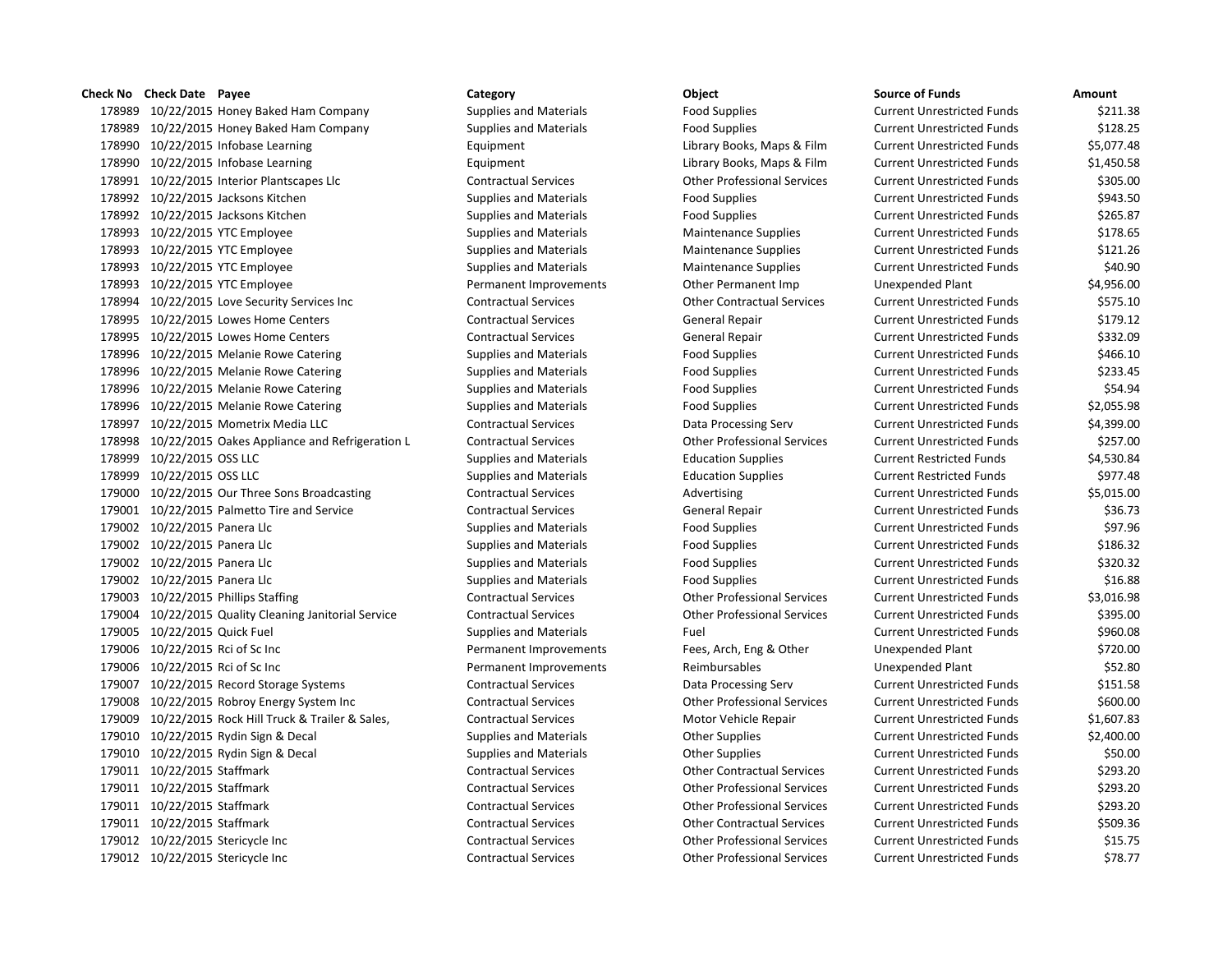# **Check No Check Date Payee Category Object Source of Funds Amount** 10/22/2015 Stericycle Inc Contractual Services Other Professional Services Current Unrestricted Funds \$136.52 10/22/2015 Stericycle Inc Contractual Services Other Professional Services Current Unrestricted Funds \$294.05 10/22/2015 TEAM Mechanical, LLC Contractual Services Other Professional Services Current Unrestricted Funds \$990.00 10/22/2015 Terminix Service Inc Contractual Services Other Contractual Services Current Unrestricted Funds \$90.00 10/22/2015 Terminix Service Inc Contractual Services Other Contractual Services Current Unrestricted Funds \$55.00 10/22/2015 U Save Auto Rental Travel Travel Current Unrestricted Funds \$51.22 10/22/2015 Unifirst Corporation Contractual Services Other Professional Services Current Unrestricted Funds \$74.21 10/22/2015 Unifirst Corporation Contractual Services Other Professional Services Current Unrestricted Funds \$85.82 10/22/2015 Walker Electric Contractual Services General Repair Current Unrestricted Funds \$960.00 10/22/2015 Waste Management of the Carolinas Contractual Services Utilities Current Unrestricted Funds \$252.39 10/22/2015 West Group Equipment Library Books, Maps & Film Current Unrestricted Funds \$557.75 10/22/2015 Xerox Corporation Fixed Charges Leased To Own Equip Current Unrestricted Funds \$696.12 10/22/2015 Xerox Corporation Fixed Charges Leased To Own Equip Current Unrestricted Funds \$604.13 10/22/2015 York County Contractual Services Other Professional Services Current Unrestricted Funds \$45.43 10/22/2015 York County Contractual Services Other Professional Services Current Unrestricted Funds \$27.23 179022 10/22/2015 Youvisit Llc **Contractual Services** Contractual Services Advertising Current Unrestricted Funds \$1,526.00 10/22/2015 American Library Assoc Fixed Charges Dues & Membership Fees Current Unrestricted Funds \$150.00 10/22/2015 American Library Assoc Fixed Charges Dues & Membership Fees Current Unrestricted Funds \$0.00 10/22/2015 Assoc of Surgical Technologists Fixed Charges Dues & Membership Fees Current Unrestricted Funds \$75.00 10/22/2015 Assoc of Surgical Technologists Fixed Charges Dues & Membership Fees Current Unrestricted Funds \$75.00 10/23/2015 Keystone Substance Abuse Services Op Revenue - Other Current Unres Other Student Fees Current Unrestricted Funds \$780.00 10/23/2015 Keystone Substance Abuse Services Supplies and Materials Education Supplies Current Unrestricted Funds \$20.00 10/23/2015 Fort Mill Rotary Club Fixed Charges Dues & Membership Fees Current Unrestricted Funds \$200.00 10/23/2015 Midlands Tech Travel In State Registration Fee Current Unrestricted Funds \$329.00 179029 10/26/2015 Business Card Travel Travel Travel Current Out of State Lodging Current Unrestricted Funds \$549.18 179029 10/26/2015 Business Card Travel Travel Travel Current Out of State Lodging Current Unrestricted Funds \$784.00 179029 10/26/2015 Business Card Travel Travel Travel Current Out of State Lodging Current Unrestricted Funds \$596.12 10/26/2015 Business Card Contractual Services Other Contractual Services Current Unrestricted Funds \$596.50 10/26/2015 Business Card Travel Out of State Air Trans Current Unrestricted Funds \$50.00 10/26/2015 Business Card Travel Out of State Air Trans Current Unrestricted Funds \$50.00 179029 10/26/2015 Business Card Travel Travel Travel Current Out of State Lodging Current Unrestricted Funds \$460.02 10/26/2015 Business Card Travel Out of State Misc Travel Current Unrestricted Funds \$30.00 10/26/2015 Business Card Travel Out of State Misc Travel Current Unrestricted Funds \$20.00 10/26/2015 Business Card Travel Out of State Other Trans Current Unrestricted Funds \$30.82 10/26/2015 Business Card Supplies and Materials Food Supplies Current Unrestricted Funds \$16.34 10/26/2015 Act Compass/Esl Course Placement Se Contractual Services Other Professional Services Current Unrestricted Funds \$202.00 10/26/2015 Act Compass/Esl Course Placement Se Contractual Services Other Professional Services Current Unrestricted Funds \$138.00 179032 10/26/2015 Jacksons Kitchen Supplies and Materials Food Supplies Food Supplies Current Unrestricted Funds \$444.30 179033 10/26/2015 Lancaster News **Contractual Services** Advertising Current Unrestricted Funds \$5,300.00 10/27/2015 Chester Rental Uniform Current Liabilities Uniform Current Unrestricted Funds \$27.84 10/27/2015 Chester Rental Uniform Current Liabilities Uniform Current Unrestricted Funds \$27.84 10/27/2015 Chester Rental Uniform Current Liabilities Uniform Current Unrestricted Funds \$27.84 10/27/2015 Chester Rental Uniform Current Liabilities Uniform Current Unrestricted Funds \$27.84 10/27/2015 Chester Rental Uniform Supplies and Materials Clothing Supplies Current Unrestricted Funds \$27.84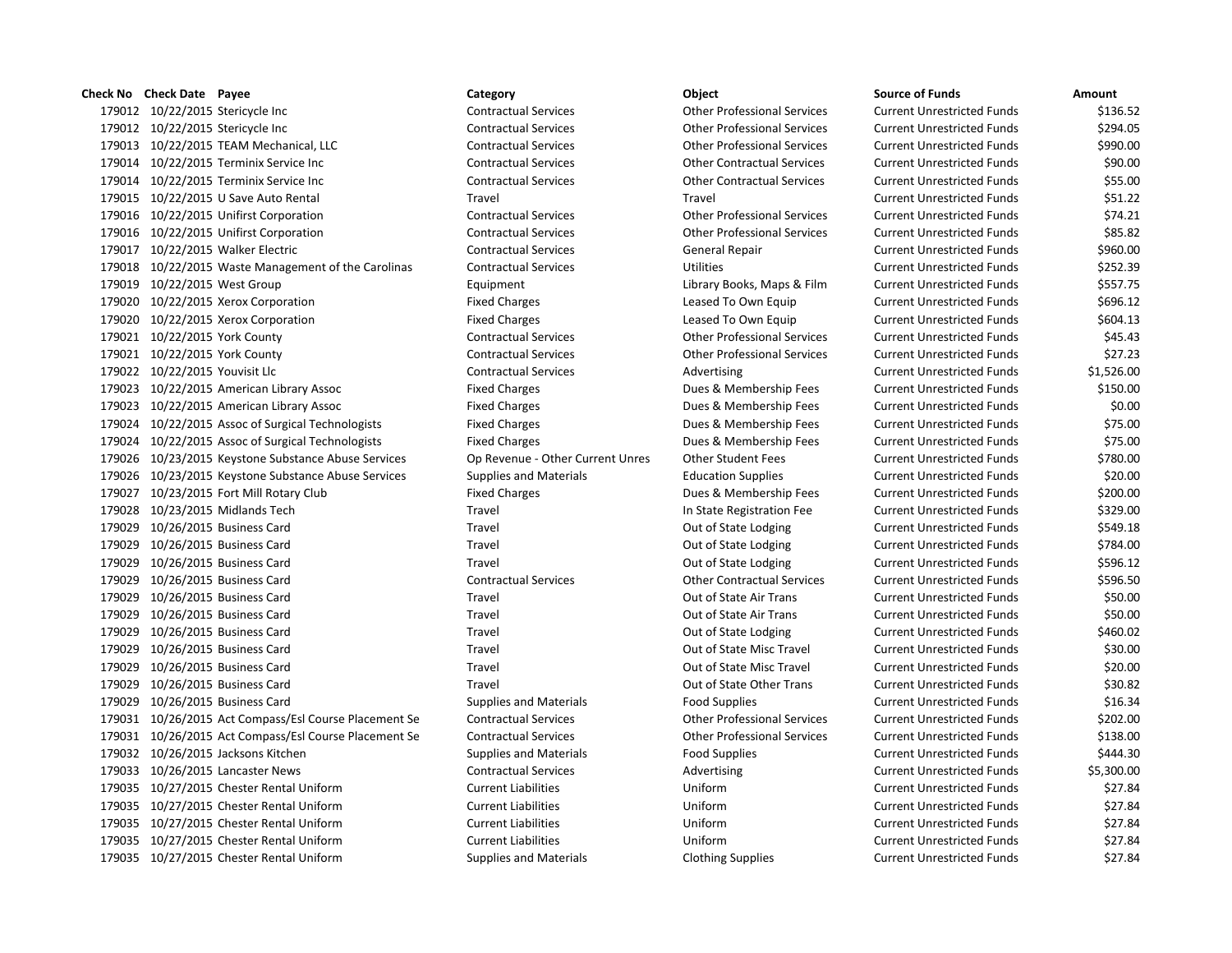10/27/2015 Chester Rental Uniform Supplies and Materials Clothing Supplies Current Unrestricted Funds \$27.84 10/27/2015 Chester Rental Uniform Supplies and Materials Clothing Supplies Current Unrestricted Funds \$27.84 10/27/2015 Chester Rental Uniform Supplies and Materials Clothing Supplies Current Unrestricted Funds \$27.84 179038 10/27/2015 S C Chamber of Commerce **Fixed Charges** Fixed Charges Dues & Membership Fees Current Unrestricted Funds \$500.00 179039 10/27/2015 U.S. Postal Service Supplies and Materials Postage Postage Current Unrestricted Funds \$225.00 10/29/2015 Chester Rental Uniform Supplies and Materials Clothing Supplies Current Unrestricted Funds \$27.84 10/29/2015 Chester Rental Uniform Supplies and Materials Clothing Supplies Current Unrestricted Funds \$27.84 10/29/2015 Chester Rental Uniform Supplies and Materials Clothing Supplies Current Unrestricted Funds \$27.84 10/29/2015 Chester Rental Uniform Supplies and Materials Clothing Supplies Current Unrestricted Funds \$27.84 10/29/2015 Chester Rental Uniform Supplies and Materials Clothing Supplies Current Unrestricted Funds \$27.84 10/29/2015 Chester Rental Uniform Current Liabilities Uniform Current Unrestricted Funds \$27.84 10/29/2015 Chester Rental Uniform Current Liabilities Uniform Current Unrestricted Funds \$27.84 10/29/2015 Chester Rental Uniform Current Liabilities Uniform Current Unrestricted Funds \$27.84 10/29/2015 Chester Rental Uniform Current Liabilities Uniform Current Unrestricted Funds \$27.84 10/29/2015 Chester Rental Uniform Current Liabilities Uniform Current Unrestricted Funds \$27.84 10/29/2015 Chester Rental Uniform Current Liabilities Uniform Current Unrestricted Funds \$5.94 10/29/2015 Chester Rental Uniform Current Liabilities Uniform Current Unrestricted Funds \$5.94 10/29/2015 Chester Rental Uniform Current Liabilities Uniform Current Unrestricted Funds \$5.94 10/29/2015 Chester Rental Uniform Current Liabilities Uniform Current Unrestricted Funds \$5.94 10/29/2015 Chester Rental Uniform Current Liabilities Uniform Current Unrestricted Funds \$5.94 10/29/2015 Chester Rental Uniform Supplies and Materials Clothing Supplies Current Unrestricted Funds \$5.94 10/29/2015 Chester Rental Uniform Supplies and Materials Clothing Supplies Current Unrestricted Funds \$5.94 10/29/2015 Chester Rental Uniform Supplies and Materials Clothing Supplies Current Unrestricted Funds \$5.94 10/29/2015 Chester Rental Uniform Supplies and Materials Clothing Supplies Current Unrestricted Funds \$5.94 10/29/2015 Chester Rental Uniform Supplies and Materials Clothing Supplies Current Unrestricted Funds \$5.94 10/29/2015 Rotary Club of Rock Hill Fixed Charges Dues & Membership Fees Current Unrestricted Funds \$150.00 10/29/2015 S C State Board for Tech and Comp E Current Liabilities Worker's Comp Matching Current Unrestricted Funds \$123,865.24 10/30/2015 Phi Theta Kappa Carolinas Region Travel In State Registration Fee Current Unrestricted Funds \$100.00 10/30/2015 Phi Theta Kappa Carolinas Region Travel In State Registration Fee Current Unrestricted Funds \$100.00 10/30/2015 S C Dept of Employment and Workforc Current Restricted Revenue Current Restricted Revenue Current Restricted Funds \$704.00 10/30/2015 S C Dept of Employment and Workforc Current Restricted Revenue Current Restricted Revenue Current Restricted Funds \$0.00 E0006667 10/1/2015 YTC Employee Travel Travel Travel Current Unrestricted Funds \$59.80 E0006667 10/1/2015 YTC Employee Travel Travel Travel Cut of State Priv Auto Current Unrestricted Funds \$110.39 E0006668 10/1/2015 YTC Employee Travel Travel Travel Cut of State Priv Auto Current Unrestricted Funds \$17.48 E0006669 10/5/2015 YTC Employee Travel Travel Travel Current Unrestricted Funds \$212.74 E0006669 10/5/2015 YTC Employee Travel Travel Travel Current Unrestricted Funds \$19.00 E0006670 10/6/2015 YTC Employee Travel Travel Travel Current Unrestricted Funds \$104.33 E0006671 10/6/2015 YTC Employee Travel Travel Travel In State Priv Auto Current Restricted Funds \$51.16 E0006672 10/6/2015 YTC Employee Travel Travel Travel Current Unrestricted Funds \$101.22 E0006673 10/6/2015 YTC Employee Travel In State Priv Auto Current Unrestricted Funds \$90.26 E0006674 10/6/2015 YTC Employee Travel Travel Travel Current Unrestricted Funds \$96.00 E0006674 10/6/2015 YTC Employee Travel Travel Travel Current Unrestricted Funds \$25.00 E0006674 10/6/2015 YTC Employee Travel Travel Travel Current Dut of State Priv Auto Current Unrestricted Funds \$48.30

# **Check No Check Date Payee Category Object Source of Funds Amount** E0006675 10/6/2015 YTC Employee Travel Travel Travel In State Priv Auto Current Unrestricted Funds \$70.15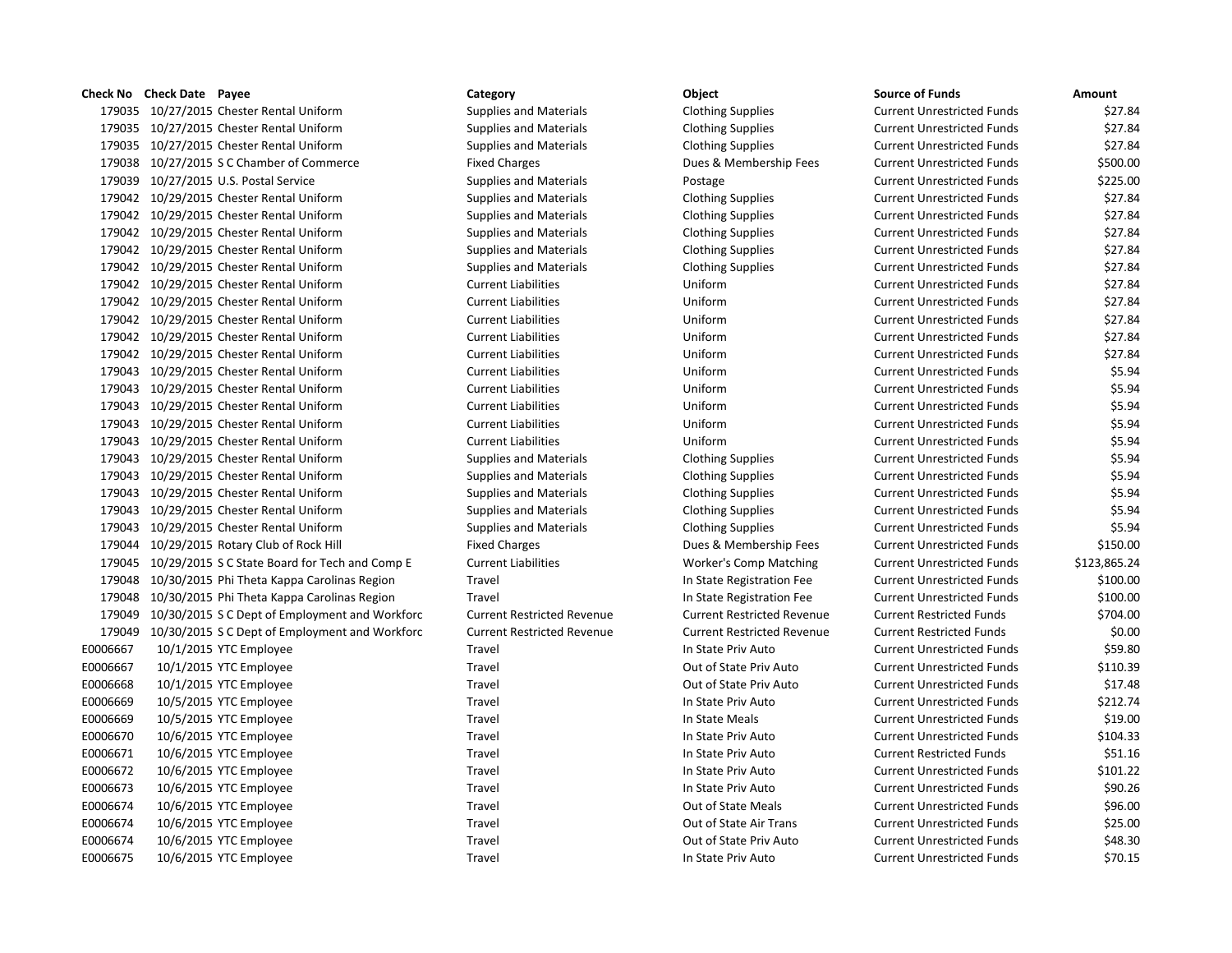|          | Check No Check Date Payee | Category | Object                   | <b>Source of Funds</b>            | Amount   |
|----------|---------------------------|----------|--------------------------|-----------------------------------|----------|
| E0006676 | 10/6/2015 YTC Employee    | Travel   | Out of State Meals       | <b>Current Unrestricted Funds</b> | \$56.05  |
| E0006676 | 10/6/2015 YTC Employee    | Travel   | Out of State Priv Auto   | <b>Current Unrestricted Funds</b> | \$13.80  |
| E0006677 | 10/6/2015 YTC Employee    | Travel   | In State Priv Auto       | <b>Current Unrestricted Funds</b> | \$94.30  |
| E0006678 | 10/6/2015 YTC Employee    | Travel   | In State Priv Auto       | <b>Current Unrestricted Funds</b> | \$456.34 |
| E0006679 | 10/6/2015 YTC Employee    | Travel   | In State Priv Auto       | <b>Current Unrestricted Funds</b> | \$67.69  |
| E0006680 | 10/6/2015 YTC Employee    | Travel   | Out of State Priv Auto   | <b>Current Unrestricted Funds</b> | \$57.50  |
| E0006680 | 10/6/2015 YTC Employee    | Travel   | Out of State Meals       | <b>Current Unrestricted Funds</b> | \$112.00 |
| E0006680 | 10/6/2015 YTC Employee    | Travel   | Out of State Other Trans | <b>Current Unrestricted Funds</b> | \$46.00  |
| E0006681 | 10/8/2015 YTC Employee    | Travel   | In State Priv Auto       | <b>Current Unrestricted Funds</b> | \$19.21  |
| E0006682 | 10/8/2015 YTC Employee    | Travel   | Out of State Priv Auto   | <b>Current Unrestricted Funds</b> | \$133.38 |
| E0006682 | 10/8/2015 YTC Employee    | Travel   | In State Priv Auto       | <b>Current Unrestricted Funds</b> | \$107.74 |
| E0006683 | 10/8/2015 YTC Employee    | Travel   | In State Priv Auto       | <b>Current Unrestricted Funds</b> | \$27.60  |
| E0006684 | 10/8/2015 YTC Employee    | Travel   | In State Priv Auto       | <b>Current Unrestricted Funds</b> | \$758.99 |
| E0006685 | 10/8/2015 YTC Employee    | Travel   | In State Priv Auto       | <b>Current Unrestricted Funds</b> | \$51.18  |
| E0006686 | 10/8/2015 YTC Employee    | Travel   | In State Priv Auto       | <b>Current Unrestricted Funds</b> | \$97.52  |
| E0006687 | 10/8/2015 YTC Employee    | Travel   | In State Priv Auto       | <b>Current Unrestricted Funds</b> | \$286.20 |
| E0006688 | 10/8/2015 YTC Employee    | Travel   | In State Priv Auto       | <b>Current Unrestricted Funds</b> | \$92.00  |
| E0006689 | 10/8/2015 YTC Employee    | Travel   | In State Priv Auto       | <b>Current Unrestricted Funds</b> | \$85.18  |
| E0006690 | 10/8/2015 YTC Employee    | Travel   | Out of State Meals       | <b>Current Unrestricted Funds</b> | \$91.00  |
| E0006691 | 10/14/2015 YTC Employee   | Travel   | In State Meals           | <b>Current Unrestricted Funds</b> | \$44.00  |
| E0006692 | 10/14/2015 YTC Employee   | Travel   | In State Priv Auto       | <b>Current Unrestricted Funds</b> | \$23.00  |
| E0006694 | 10/14/2015 YTC Employee   | Travel   | In State Meals           | <b>Current Unrestricted Funds</b> | \$44.00  |
| E0006694 | 10/14/2015 YTC Employee   | Travel   | In State Misc Travel Exp | <b>Current Unrestricted Funds</b> | \$46.35  |
| E0006695 | 10/14/2015 YTC Employee   | Travel   | Out of State Priv Auto   | <b>Current Unrestricted Funds</b> | \$44.28  |
| E0006695 | 10/14/2015 YTC Employee   | Travel   | Out of State Meals       | <b>Current Unrestricted Funds</b> | \$96.00  |
| E0006696 | 10/14/2015 YTC Employee   | Travel   | Out of State Meals       | <b>Current Unrestricted Funds</b> | \$45.00  |
| E0006697 | 10/14/2015 YTC Employee   | Travel   | In State Priv Auto       | <b>Current Unrestricted Funds</b> | \$239.20 |
| E0006697 | 10/14/2015 YTC Employee   | Travel   | In State Meals           | <b>Current Unrestricted Funds</b> | \$13.00  |
| E0006698 | 10/22/2015 YTC Employee   | Travel   | Out of State Meals       | <b>Current Unrestricted Funds</b> | \$32.00  |
| E0006698 | 10/22/2015 YTC Employee   | Travel   | Out of State Lodging     | <b>Current Unrestricted Funds</b> | \$458.74 |
| E0006698 | 10/22/2015 YTC Employee   | Travel   | Out of State Other Trans | <b>Current Unrestricted Funds</b> | \$49.00  |
| E0006699 | 10/22/2015 YTC Employee   | Travel   | In State Priv Auto       | <b>Current Unrestricted Funds</b> | \$150.64 |
| E0006699 | 10/22/2015 YTC Employee   | Travel   | In State Meals           | <b>Current Unrestricted Funds</b> | \$19.00  |
| E0006700 | 10/22/2015 YTC Employee   | Travel   | In State Priv Auto       | <b>Current Unrestricted Funds</b> | \$11.27  |
| E0006701 | 10/22/2015 YTC Employee   | Travel   | Non Deductible Meals     | <b>Current Unrestricted Funds</b> | \$7.00   |
| E0006701 | 10/22/2015 YTC Employee   | Travel   | In State Priv Auto       | <b>Current Unrestricted Funds</b> | \$73.02  |
| E0006702 | 10/22/2015 YTC Employee   | Travel   | Out of State Priv Auto   | <b>Current Unrestricted Funds</b> | \$59.80  |
| E0006703 | 10/22/2015 YTC Employee   | Travel   | In State Priv Auto       | <b>Current Unrestricted Funds</b> | \$104.65 |
| E0006704 | 10/22/2015 YTC Employee   | Travel   | In State Priv Auto       | <b>Current Unrestricted Funds</b> | \$461.99 |
| E0006705 | 10/22/2015 YTC Employee   | Travel   | In State Priv Auto       | <b>Current Unrestricted Funds</b> | \$12.45  |
| E0006705 | 10/22/2015 YTC Employee   | Travel   | Out of State Priv Auto   | <b>Current Unrestricted Funds</b> | \$8.33   |
| E0006706 | 10/22/2015 YTC Employee   | Travel   | In State Priv Auto       | <b>Current Unrestricted Funds</b> | \$48.76  |
| E0006707 | 10/23/2015 YTC Employee   | Travel   | In State Priv Auto       | <b>Current Unrestricted Funds</b> | \$29.21  |
| E0006708 | 10/23/2015 YTC Employee   | Travel   | In State Priv Auto       | <b>Current Unrestricted Funds</b> | \$11.27  |